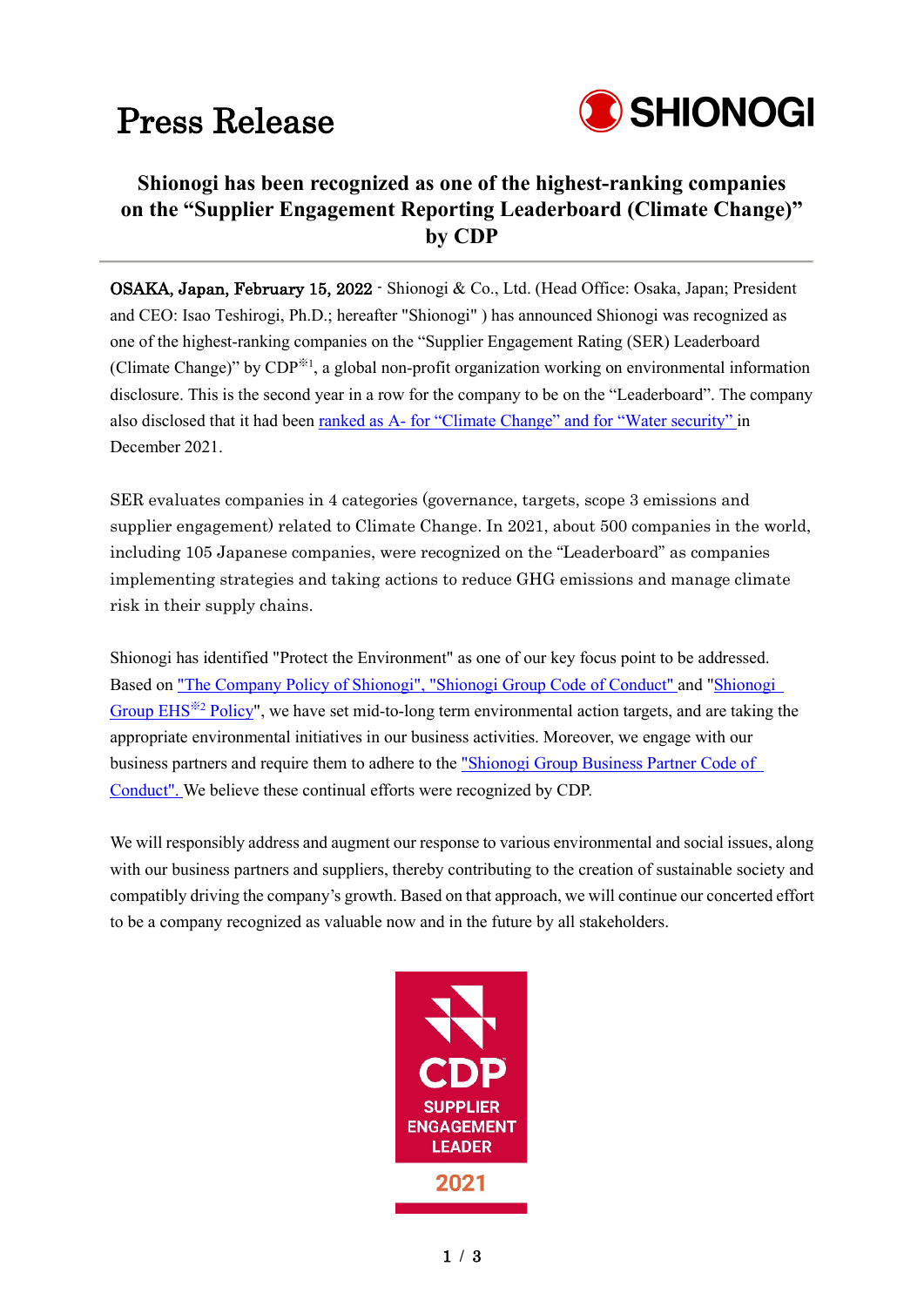### Press Release



#### **For Further Information, Contact:**

SHIONOGI Website Inquiry Form: <https://www.shionogi.com/global/en/contact.html>

#### **Forward-Looking Statements**

*This announcement contains forward-looking statements. These statements are based on expectations in light of the information currently available, assumptions that are subject to risks and uncertainties which could cause actual results to differ materially from these statements. Risks and uncertainties include general domestic and international economic conditions such as general industry and market conditions, and changes of interest rate and currency exchange rate. These risks and uncertainties particularly apply with respect to product-related forward-looking statements. Product risks and uncertainties include, but are not limited to, completion and discontinuation of clinical trials; obtaining regulatory approvals; claims and concerns about product safety and efficacy; technological advances; adverse outcome of important litigation; domestic and foreign healthcare reforms and changes of laws and regulations. Also for existing products, there are manufacturing and marketing risks, which include, but are not limited to, inability to build production capacity to meet demand, lack of availability of raw materials and entry of competitive products. The company disclaims any intention or obligation to update or revise any forward-looking statements whether as a result of new information, future events or otherwise.*

#### **1. CDP**

CDP is a global non-profit that runs the world's environmental disclosure system for companies, cities, states and regions. Founded in 2000 and working with more than 590 investors with over \$110 trillion in assets, CDP pioneered using capital markets and corporate procurement to motivate companies to disclose their environmental impacts, and to reduce greenhouse gas emissions, safeguard water resources and protect forests. Over 14,000 organizations around the world disclosed data through CDP in 2021, including more than 13,000 companies worth over 64% of global market capitalization, and over 1,100 cities, states and regions. Fully TCFD aligned, CDP holds the largest environmental database in the world, and CDP scores are widely used to drive investment and procurement decisions towards a zero carbon, sustainable and resilient economy. CDP is a founding member of the Science Based Targets initiative, We Mean Business Coalition, The Investor Agenda and the Net Zero Asset Managers initiative.